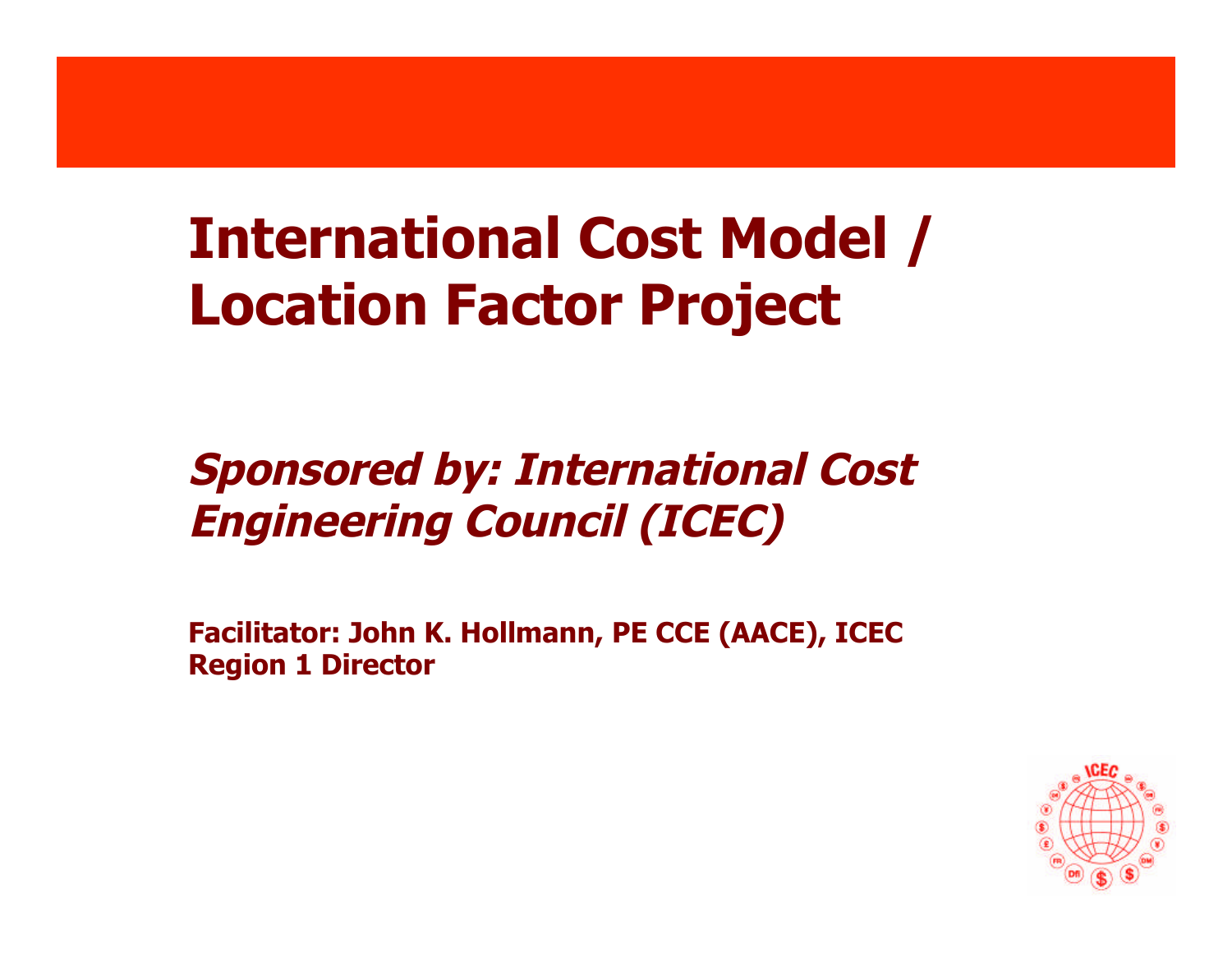## **Overview**

- **ICEC** plans to develop an international cost model/location factor product Goal: beta version by ICEC International
	- Congress in Toronto in 2008
- Fill a gap in current, readily-available industry information & contacts
	- Evidence: frequent requests for information on AACE's Estimating Committee listserv
- Raise the profile of ICEC and its participating associations

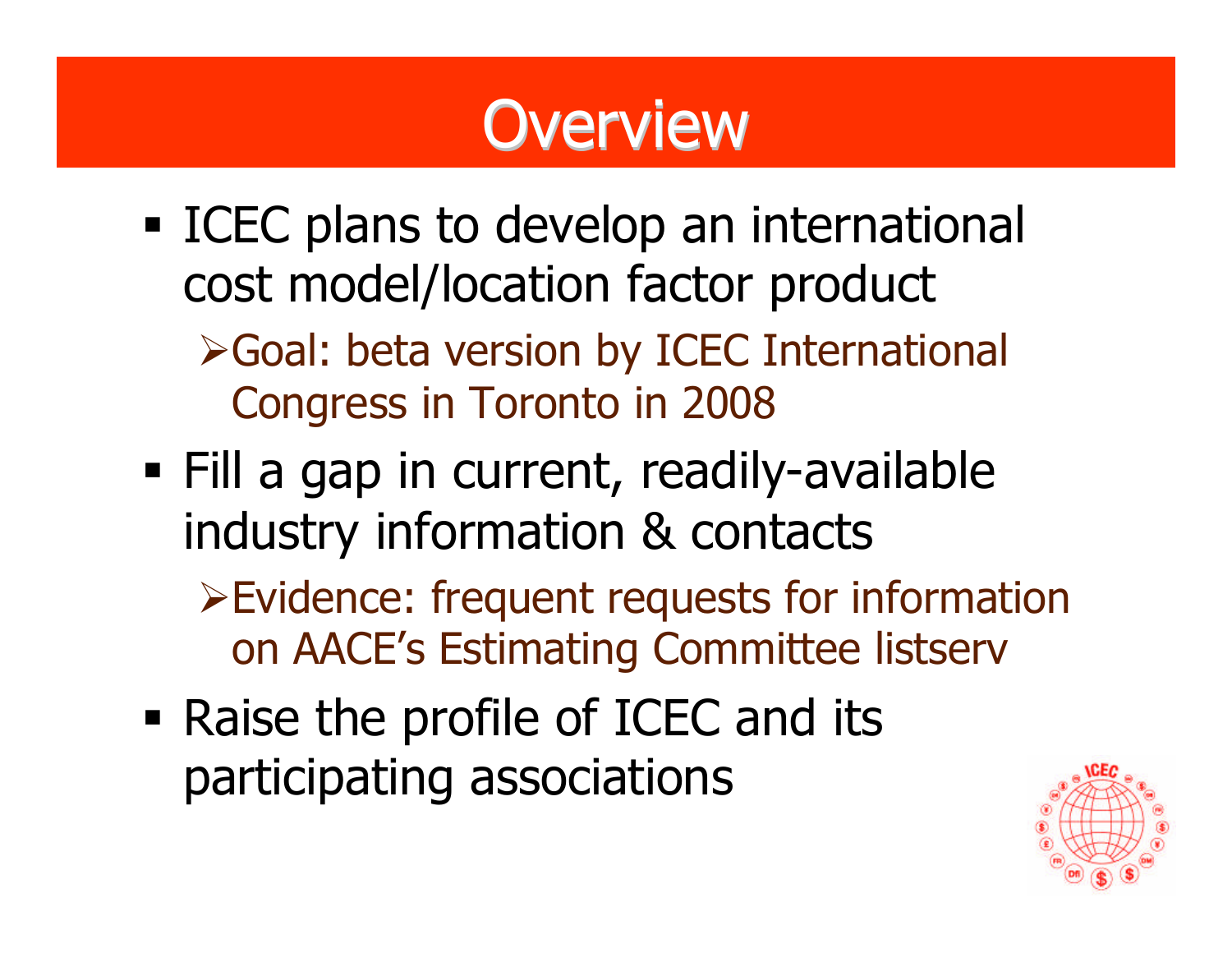# Conceptual Requirements

- Keep it Simple (but meaningful) Minimize effort from global volunteers Cover very broad regions Cover both building and process projects
- Keep it Current  $\geq$ e.g., 2 year cycle with ICEC conference
- Use Standard Methods (AACE 28R-03)
- Easy to Find and Use www.icoste.org

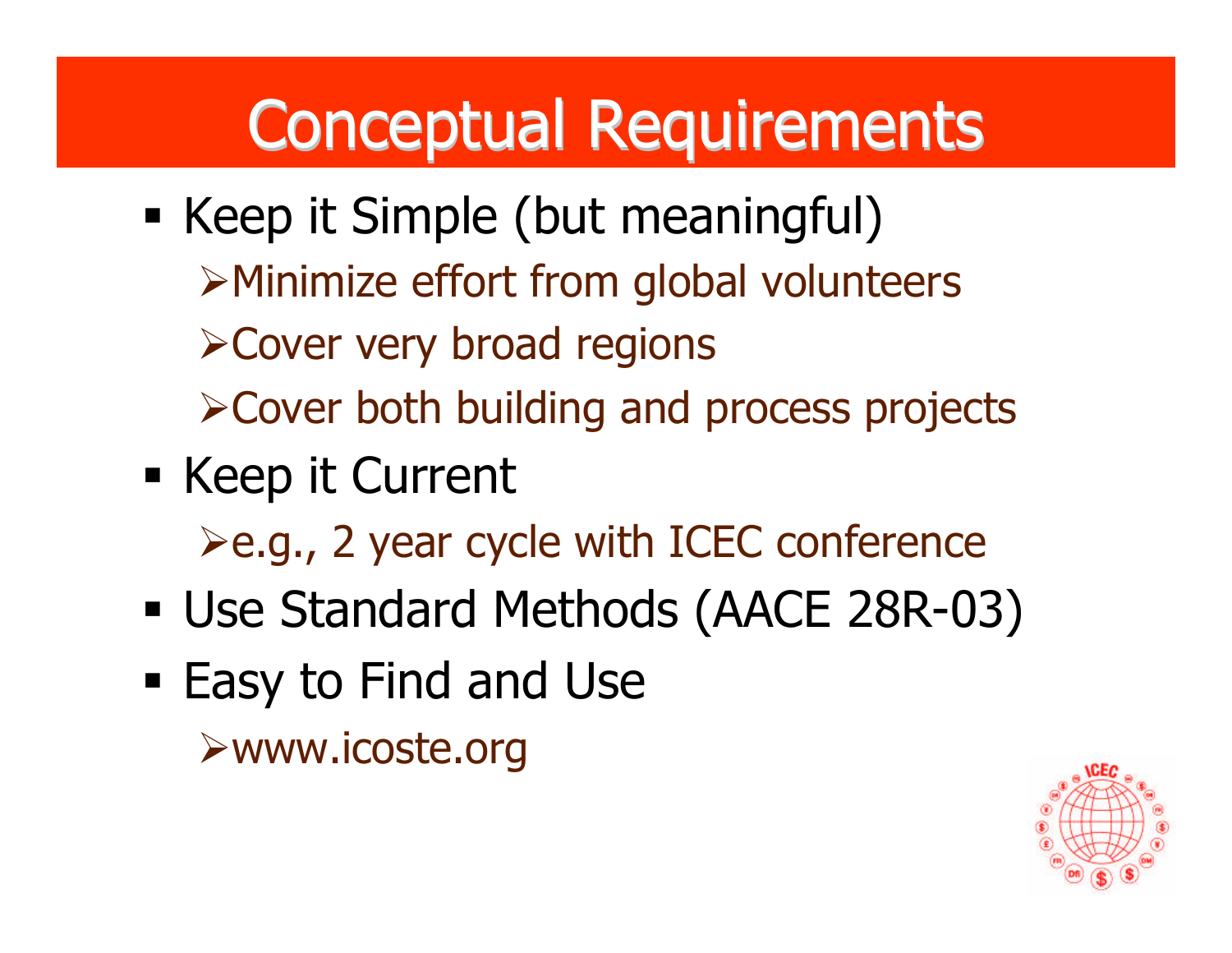# Conceptual Project Scope

- Develop cost model structure  $\triangleright$  Basically just quantities of specified materials Two models: commercial building and process plant
- Establish target locations & standard conditions
- Obtain local costs, hours, and key factors Unit material costs (consider sourcing) Unit labor hours  $\triangleright$  Taxes, duties, etc.
- **Implement online**

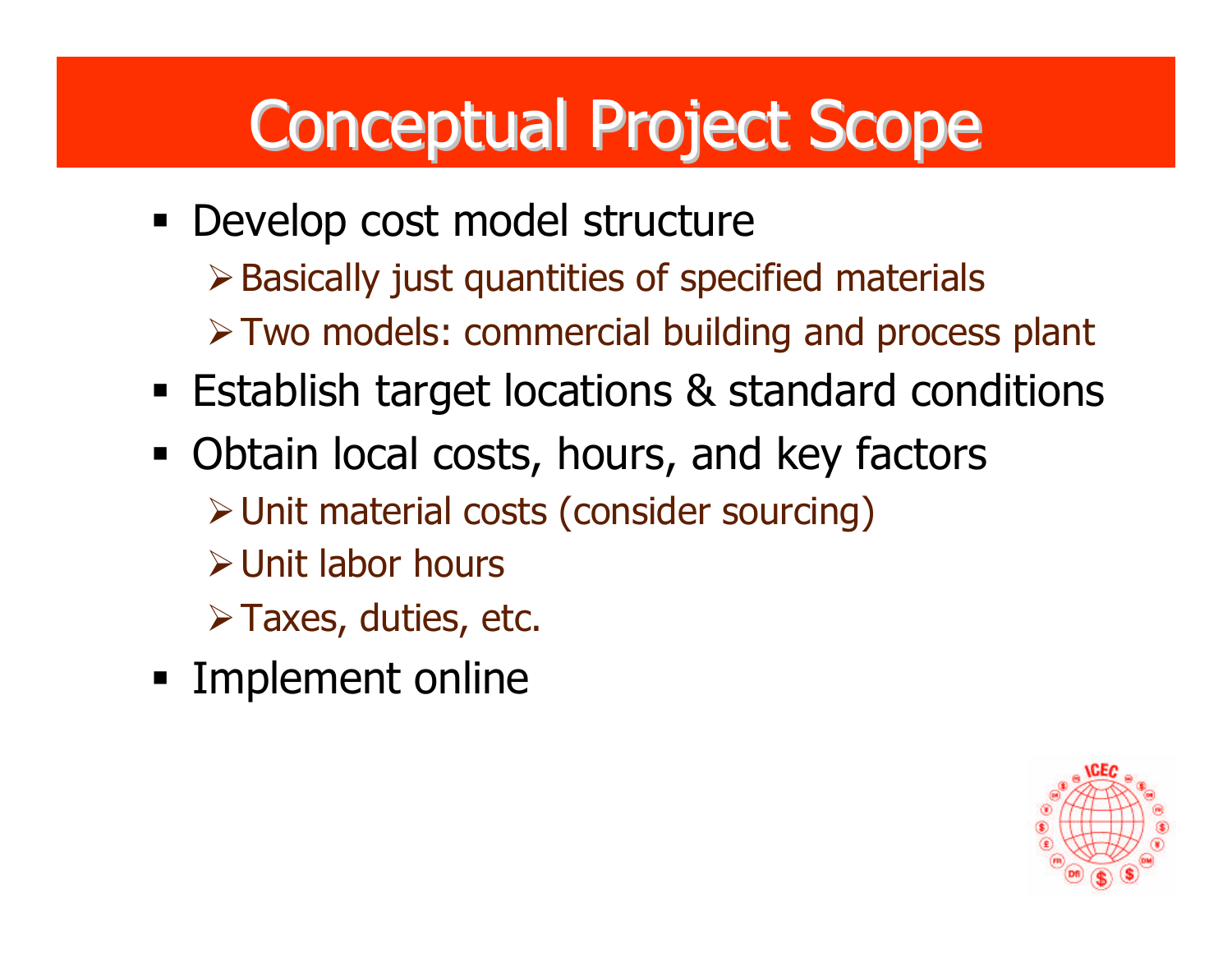### Conceptual Model Structure

- Proxy designs; just lists of quantities Commercial building (structure centric) Process plant (equipment/piping centric)
- One or two material items to represent each major account (e.g., site, foundation, structure, piping, etc) Provide basis of estimate for each

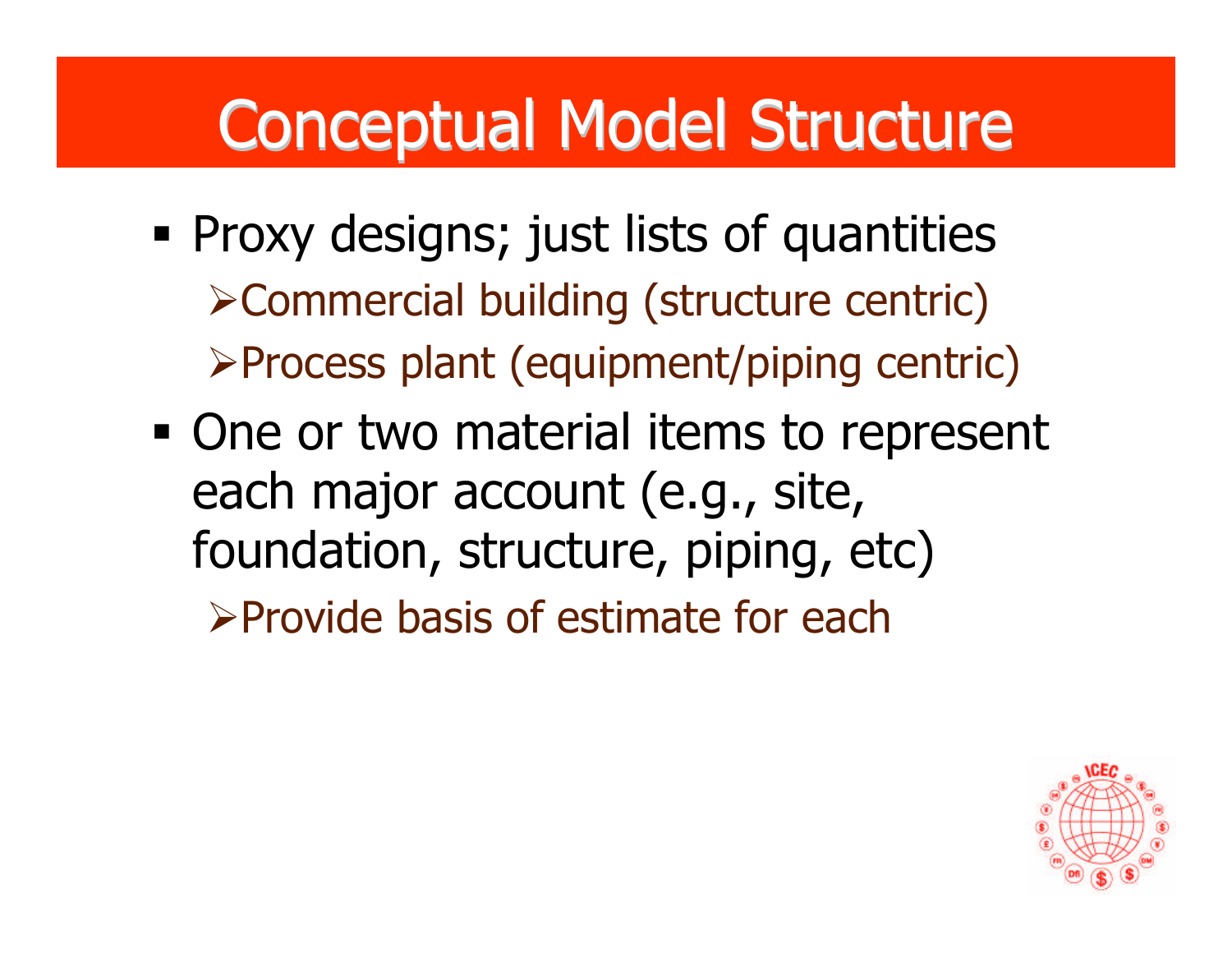### Target Locations

**- Regions covered by ICEC participants** >Trade-off: Keep-it-simple vs. regions with reasonably homogenous characteristics E.g., Continental, National, or Provincial? Start simple, dissect regions over time

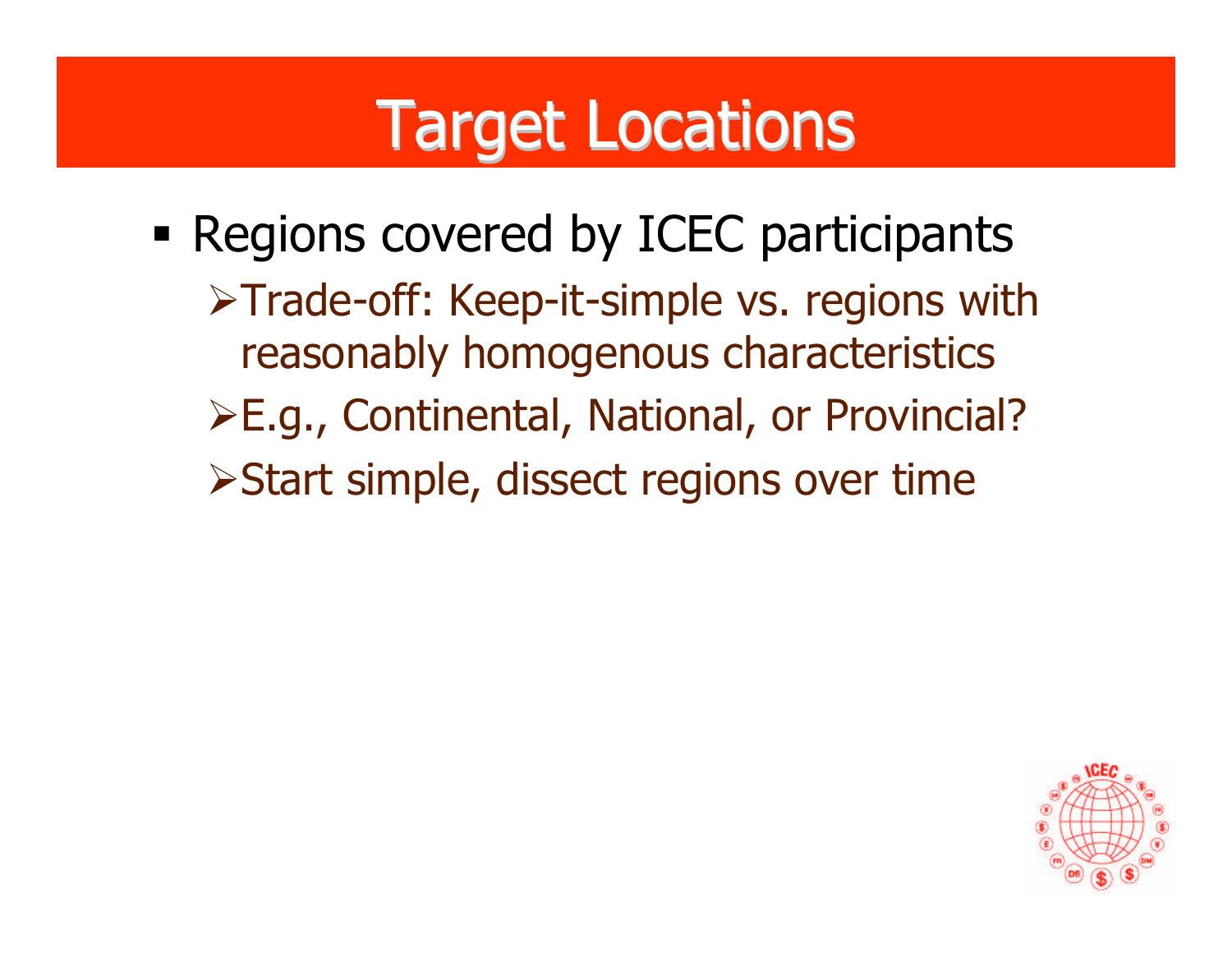# **Standard Conditions**

- **Document basis of estimate** Urban vs. rural, seasons, etc. Sourcing: Local vs. import material and labor
- Define treatment of freight, taxes, duties, etc.
- **Define treatment of indirects (e.g., PM,** engineering, etc.)

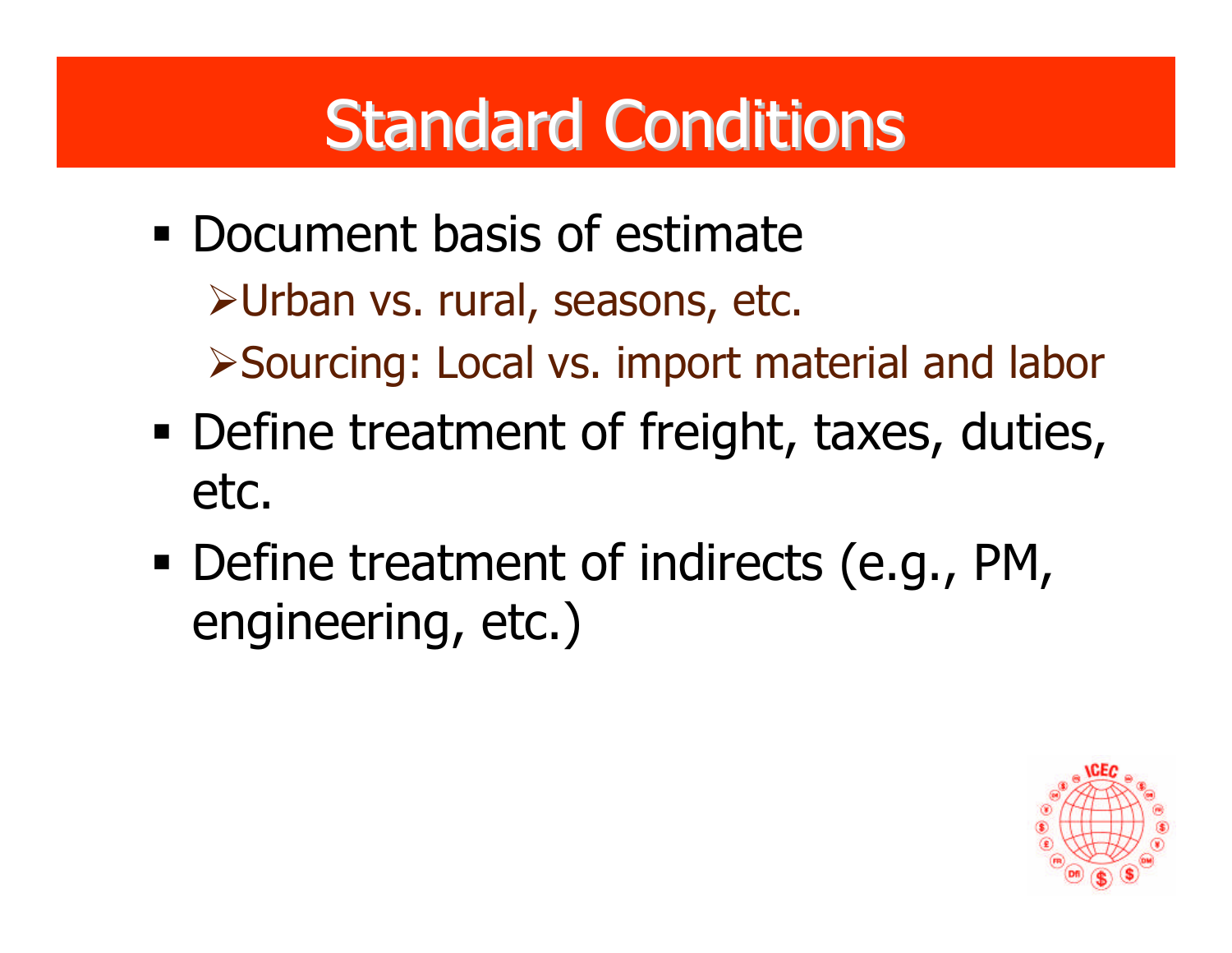# Obtaining Data

- Actively seek support and participation from each ICEC association Identify lead contact at each
- **Example 1 Interactive Input form online**
- Contributors should be willing to answer questions (e.g., each should agree to be on AACE Estimating Committee listserv?)

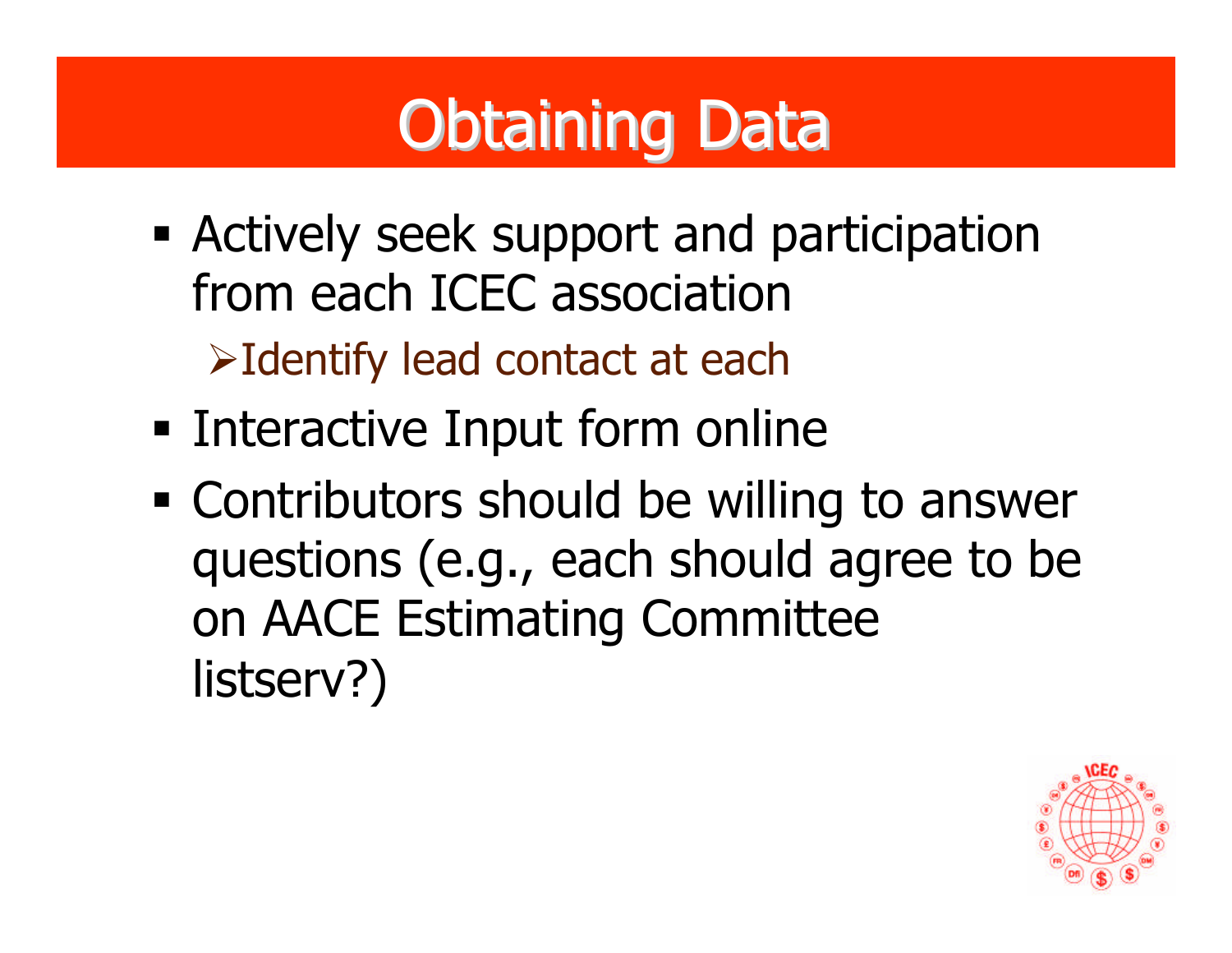## **Implementation**

- Minimum: html tables and charts
- Optimal: interactive tool online Example: AACE building cost model (javascript)